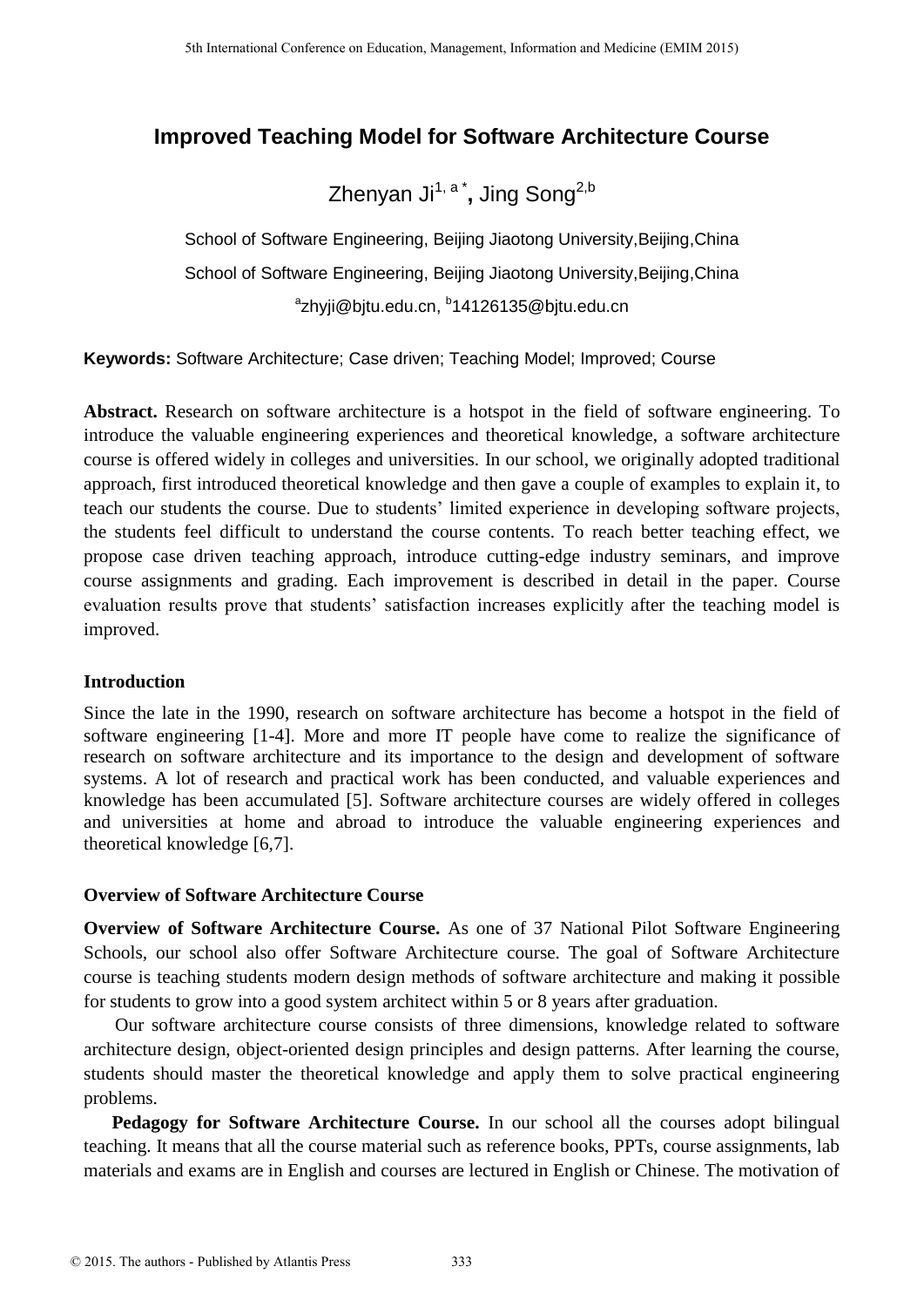bilingual teaching is to improve students ' ability of English listening, speaking, reading and writing. This ability is vital for a software engineer.

We originally adopted traditional approach to educate students the course. The teachers first introduced theoretical knowledge to students and then gave a couple of examples to explain it. The course had run several rounds and the course effect was not ideal. Due to students' limited experience in developing software projects, they felt difficult to understand principles and knowledge about architectural design. Additionally, bilingual teaching increased students' difficulties to understand the course contents. How to make the principles and patterns easier to be understood by students became our urgent task.

#### **Improved Teaching Model**

**Analysis of Software Architecture Course.** Our Software Architecture course consists of three dimensions, architecture design, OO principles and design patterns.

Architecture design includes three modules:

(1). A*rchitectural design*

In this module, the related concepts and principles of architectural design are introduced.

(2). *Quality attributes*

Firstly, the module introduces the concepts of quality attributes, such as performance, maintainability, modularity, extensibility and so on. Then how the quality attributes affect system architecture design is explained.

(3). A*rchitectural patterns*

In this module, several modern architectural patterns, such as C/S, B/S, Repository, Multi-layer architecture, SOA and so on, are introduced. The module also explains how to utilize architectural patterns to design software architectures.

OO principles dimension mainly introduces five OO principles [8]:

- SRP: Single Responsibility Principle
- OCP: Open Closed Principle
- LSP: Liskov Substitution principle
- DIP: Dependency Inversion Principle
- ISP: Interface Segregation Principle

and six package design principles[9]:

- The Reuse-Release Equivalence Principle
- The Common-Reuse Principle
- The Common-Closure Principle
- The Acyclic-Dependencies Principle
- The Stable-Dependencies Principle
- The Stable-Abstractions Principle.

This dimension also explains how to design software with the principles.

Design patterns dimension introduces 23 classic design patterns.

The course contents are abstracted from excellent software engineering experiences. The contents are very practical. If we adopt traditional way to teach, introduce theory first and then give a couple of examples. Students usually feel hard to deeply understand the principles and patterns so that feel difficult to apply them. How to decrease the difficulty to learn the course?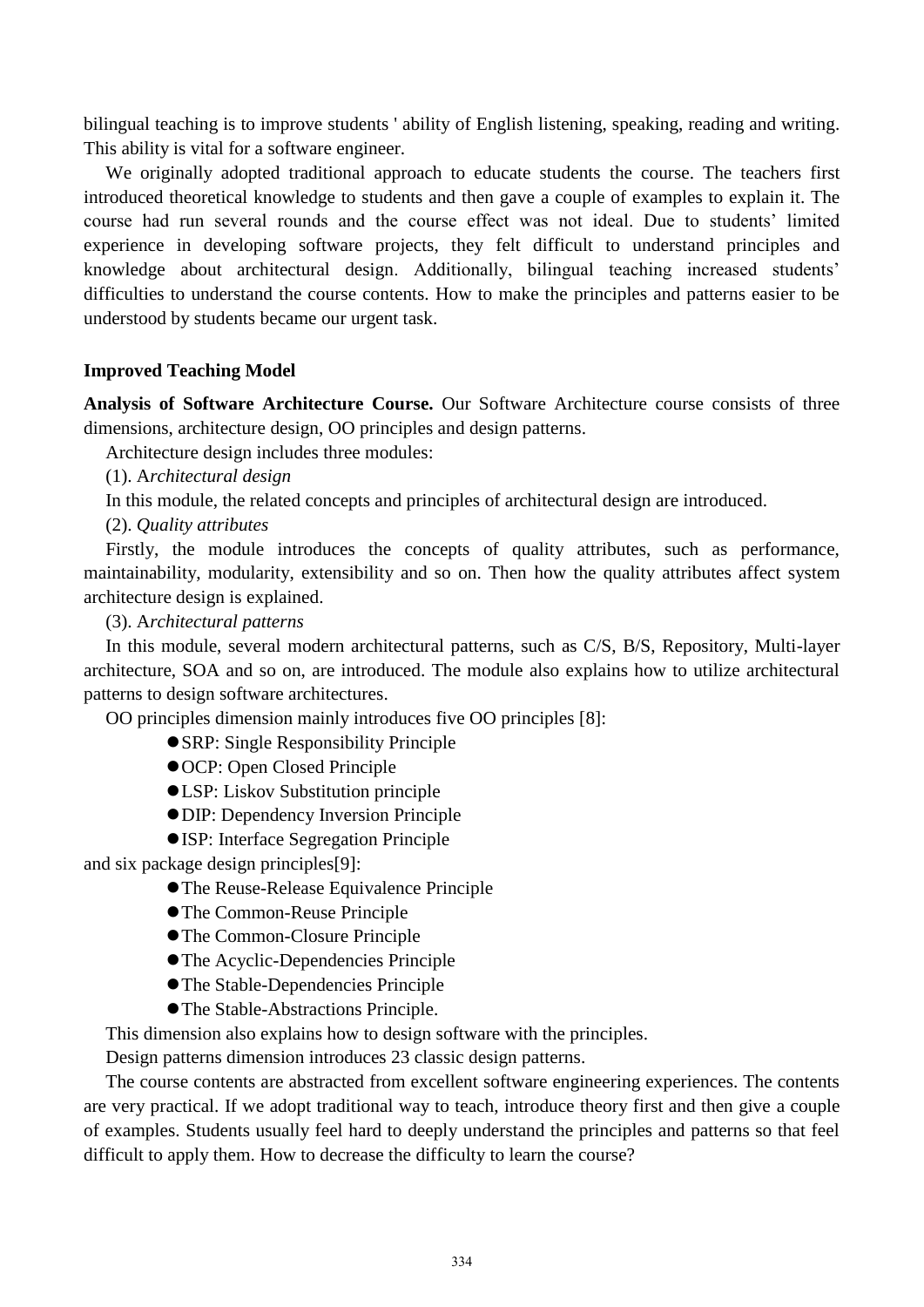**Case Driven Teaching Approach.** To improve the teaching effects, we design a case driven approach to teach the course.

With the case driven approach, we tell a real life case to introduce a knowledge point. Then model the real life case with UML and implement the real life case with Java programming language. After students understand the case, we give students two or three program cases. Students need study the programs by themselves. Then a couple of students are invited to explain the cases with the knowledge point learned.

We take Decorator design pattern, for instance. The intent of Decorator pattern is as the below:

The decorator pattern can be used to extend (decorate) the functionality of a certain object statically, or in some cases at [run-time,](http://en.wikipedia.org/wiki/Run_time_(program_lifecycle_phase)) independently of other instances of the same [class,](http://en.wikipedia.org/wiki/Class_(computer_science)) provided some groundwork is done at design time. This is achieved by designing a new decorator class that [wraps](http://en.wikipedia.org/wiki/Wrapper_pattern) the original class[10].

In traditional way, we began with the intent when we introduced Decorator pattern. Students felt very difficult to understand the intent and the design of the pattern because the description is highly abstract. Then we improve our teaching approach, and we begin with a real life story about making a pizza. The story is as the below:

Before we learn the Decorator pattern, we can think of making a pizza. When making pizza, you will get a new kind of pizza if you topping pizza with a different combination of toppings. With different combinations, we can get an enormous amount of pizza kinds. It means that a pizza class has enormous amount of subclasses. Each time when we create a new combination, we need create a new subclass. Too many subclasses become a big problem. How to solve this problem? In fact, we can create an original class for pizza base and create a decorator class for each kind of topping. To get different pizza objects, we use different decorator classes to wrap the original class just like we use different combinations of toppings to topping pizza. Then the number of subclasses is decided by the number of toppings instead of the number of topping combinations. The number of subclasses is decreased dramatically. This is achieved by designing decorator classes that wrap the original class.

With the story, we introduce Decorator pattern. The story is interesting and intuitive. With the story, students can catch the intent and design of the pattern easily. Then we introduce the abstract intent from Wiki to deepen students' understanding. After students completely understand the intent, we model the above story with UML class diagram and explain it to students thoroughly. Then we compare the class diagram of the case with the one of the general Decorator pattern to deepen students' understanding of Decorator pattern design. Next, the case class diagram model is implemented with Java programming language. This step can help students to establish a mapping between Decorator pattern and its code implementation. Finally, students need do some practice. Two or three carefully selected examples, which include the design and code implementation, are given to students to study. Later, a couple of students are invited to explain the examples and the teacher can judge if students understand the knowledge point well. After this is done, the teacher supplements and summarizes the lecture.

Table 1 compares the traditional teaching approach and our case driven approach. From the table, we can see that traditional teaching consists of two stages and relies on the teacher's lecturing. The interaction between the teacher and students is mainly question-and-answer. The case driven teaching approach consists of seven stages. More active interactions are performed between the teacher and students. The approach can inspire and cultivate students' cognitive abilities, increase students enthusiasm to learn the course, and deepen students understanding of knowledge points.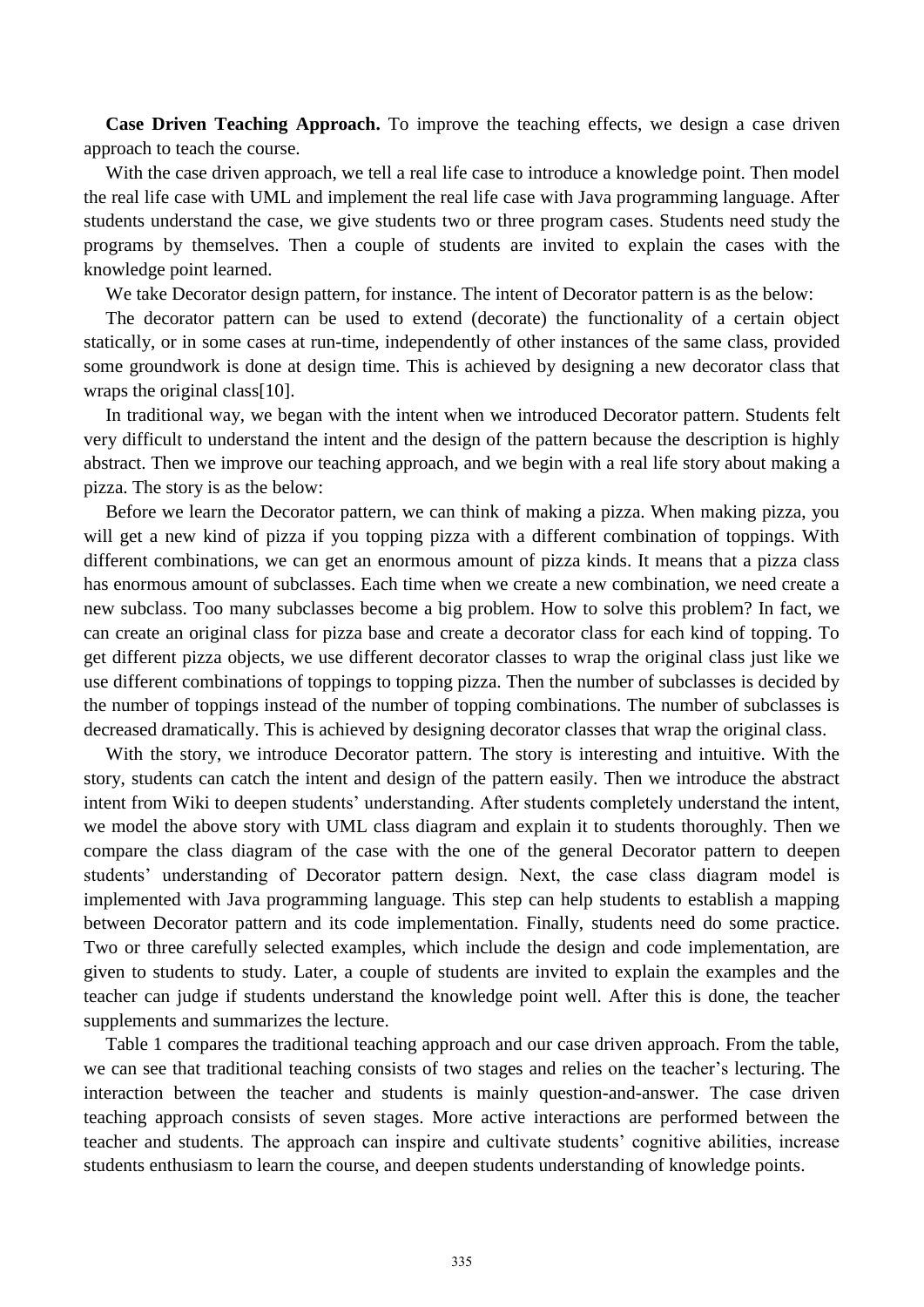| No. of stages | <b>Traditional Teaching Approach</b> | <b>Case Driven Teaching Approach</b>                                    |  |  |
|---------------|--------------------------------------|-------------------------------------------------------------------------|--|--|
|               | Explain the knowledge point          | Tell a real life story to lead to a<br>knowledge point                  |  |  |
|               | Teacher give a couple of examples    | Explain the knowledge point                                             |  |  |
| 3             |                                      | Model the real life story with UML                                      |  |  |
|               |                                      | Implement the story model with Java<br>programming language             |  |  |
|               |                                      | Give students 2 or 3 examples to study                                  |  |  |
| 6             |                                      | Invite a couple of students to explain the<br>above-mentioned examples. |  |  |
|               |                                      | Supplement and summarize the lecture                                    |  |  |

Table 1. Comparison of traditional teaching and case driven teaching

 **Introduction of Cutting-edge Industry Seminars.** To broaden students' view and introduce the newest technology development, we invite experts from leading IT company to give two seminars. Students can not only get first-hand information from leading IT companies but also establish contacts with them. Students can also learn IT industry's expectations for them. For example, cloud computing is a hot technology and excellent architecture, which develops rapidly recently. It's important for students to understand architectures of cloud computing. To make students understand the cutting-edge technology, we invited IBM technical experts to give a seminar on cloud computing. Students expressed their strong interest in the seminar. They asked a lot of questions not only about cloud computing but also about IBM recruitment-related issues.

 **Assignment Improvement.** Because the course is given to the third-year students, it's important to cultivate students' research ability. Besides the original knowledge point practicing assignments, we introduce two assignments about writing research reports on hotspots in this area. Architecture description languages and architecture evaluation methods are two hotspots in this area. We require students to collect, analyze and summarize the materials about the two topics and write research reports. The assignments can not only cultivate students' research ability and the ability to write a scientific report, but also broaden students' scientific view.

 **Improvement of Grading.** Originally, a student's final score consists of three parts (see Table 2). Written exam takes up 50%, and assignments take up 45% and attendance rate 5%.

| Original Grading |     | <b>Improved Grading</b> |     |
|------------------|-----|-------------------------|-----|
| Written exam     | 50% | Written exam            | 30% |
| Assignments      | 45% | Assignments             | 45% |
| Attendance       | 5%  | Active                  | 20% |
| rate             |     | participation           |     |
|                  |     | Attendance rate         | 5%  |

Table 2. Comparison of original Evaluation and improved one

To grade students' performance more objectively, encourage them to attend classes actively and cultivate their thinking ability, we improve the course grading. Grade of active participation is introduced and the percentage of written exam is decreased.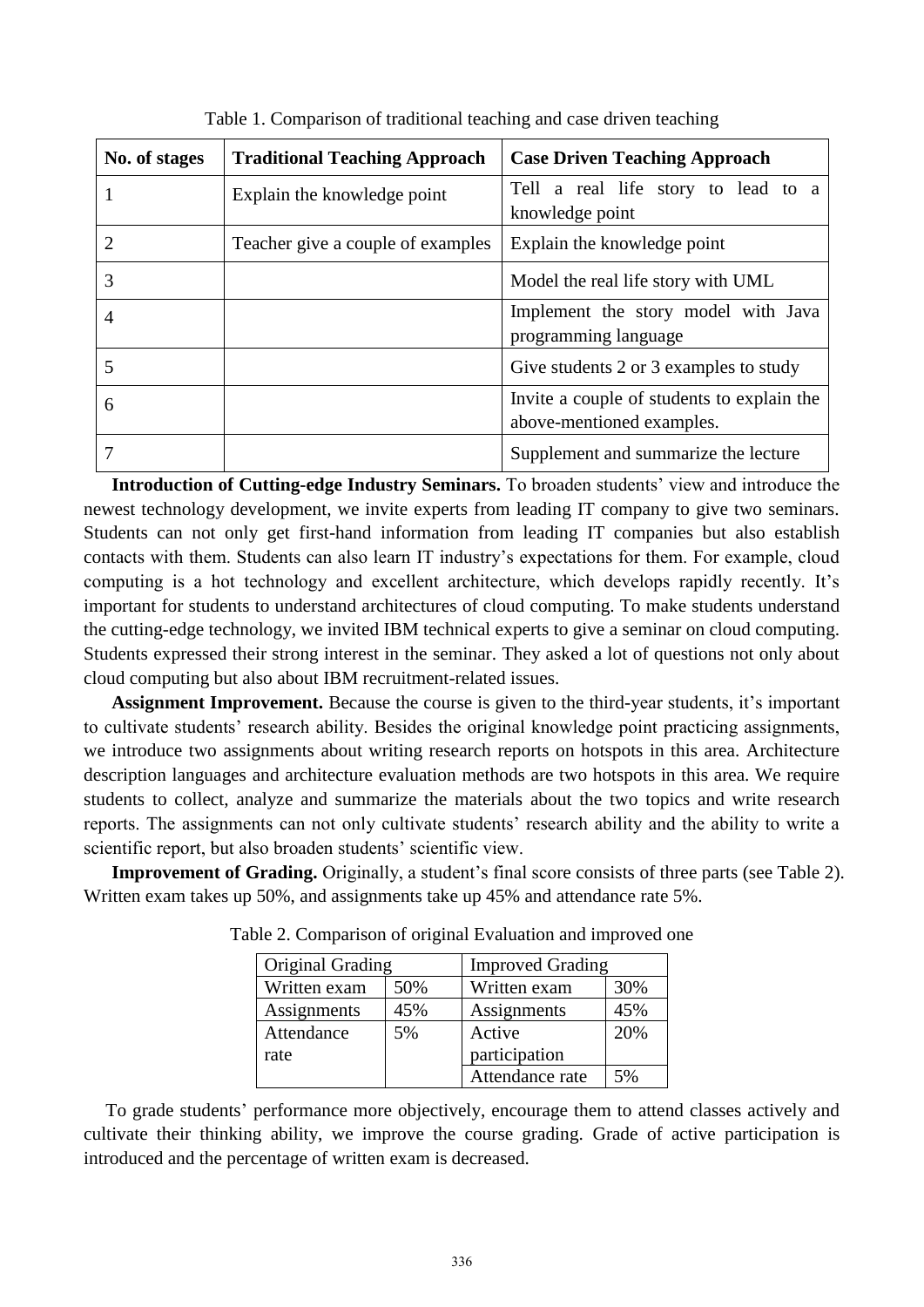### **Results of Course Evaluation**

We have done course evaluation, students' satisfaction survey, before and after course improved. After we adopt the above-mentioned teaching model to teach our course, the students' course satisfaction increases explicitly. Fig.1 shows that the average score of lecturing satisfaction was 8.3 before teaching model improved and 9.6 after improved. The average score of content satisfaction was 8.4 before improved and 9.8 after improved. The average score of assignment satisfaction was 8.5 before improved and 9.6 after improved. The average score of grading satisfaction was 8.8 before improved and 9.2 after improved.



Figure. 1 Comparison of course evaluation results

#### **Conclusion**

This paper presents our improved teaching model for Software Architecture course. With the model, we propose case driven teaching approach, introduce cutting-edge industry seminars, and improve course assignments and grading. Course evaluation results prove that students' satisfaction increase explicitly after the teaching model is improved.

#### **References**

- [1] L. Bass, P. Clements, and R. Kazman. Software Architecture in Practice. Addison Wesley, second edition, 2003.
- [2] D. Budgen. Software Design. Addison Wesley, second edition, 2003.
- [3] F. Buschmann, R. Meunier, H. Rohnert, P. Sommerlad, and M. Stal. A System of Patterns. John Wiley & Sons, 1996.
- [4] P. Clements, F. Bachman, L. Bass, D. Garlan, J. Ivers, R. Little, R. Nord, and J. Stafford. Documenting Software Architectures: Views and Beyond. Addison Wesley, 2003.
- [5] [Mary Shaw,](http://academic.research.microsoft.com/Author/1370132/mary-shaw) [Hans Van Vliet,](http://academic.research.microsoft.com/Author/478817/hans-willem-van-vliet)Software Architecture Education Session Report, in WICSA'05: Proceedings of [Working IEEE/IFIP Conference on Software Architecture - WICSA](http://academic.research.microsoft.com/Conference/492/wicsa-working-ieee-ifip-conference-on-software-architecture) , pp. 185-190, 2005.